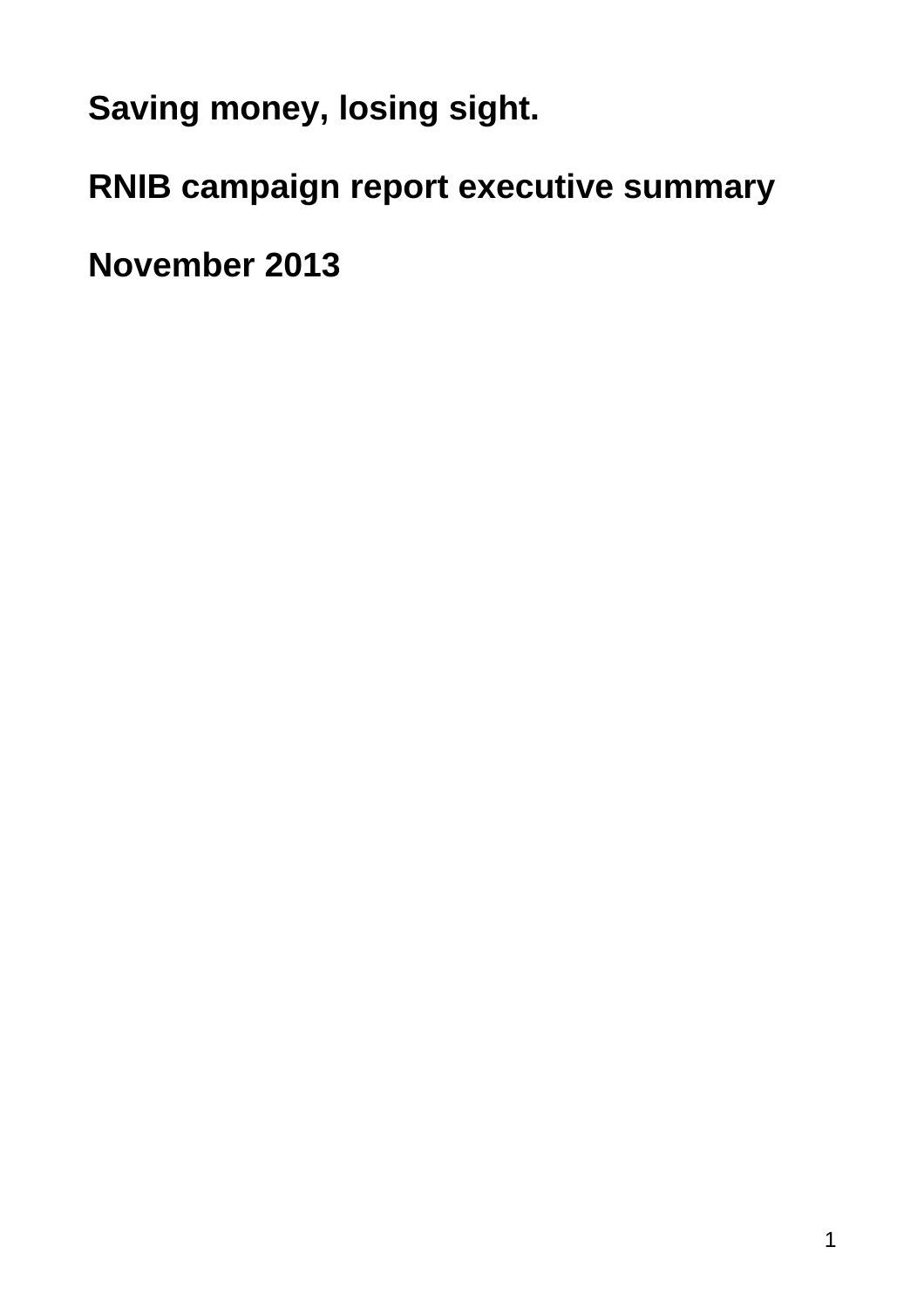# **Foreword**

Sight is precious. Sight is the sense we most fear losing. However, today, patients are going blind unnecessarily because of capacity problems in eye clinics across England. This is the shocking reality as eye clinics are simply too busy to keep up with demand.

Patients are of course incredibly grateful to ophthalmology staff who work long hours, under intense pressure, even putting free time to one side in order to run extra clinics. Many patients describe the service they receive as 'marvellous' and ' first class'. However, they also express concerns about aspects of their care including cancelled and delayed appointments, over-subscribed clinics, long waits to see a professional at each appointment and rushed consultations.

These problems are frequently caused by lack of capacity in eye clinics - where staff are being asked to do ever more with the same resources. Staff describe their working conditions as "chaotic" and "running from one crisis to another." Despite raising alarm bells and asking for additional support, their requests are not being heard. Hospital managers are all too often ignoring the capacity crisis, putting patients' sight at risk and their staff on course for burnout.

This situation is made worse by the fact that commissioners, who plan and fund healthcare services locally, are not always working with accurate information on the eye care needs of their local populations. Department of Health guidance states that commissioners should refer to local authority Joint Strategic Needs Assessments (which analyse the health and wellbeing needs of the local community) when making decisions. However, less than half of these assessments contain information on eye health. This inevitably means eye care service planning is a hit or miss affair. Whether you lose or keep your sight depends simply upon where you live - a terrible "postcode lottery."

This situation cannot continue - urgent action is needed to stop people losing their sight unnecessarily.

Lesley-Anne Alexander CBE RNIB Chief Executive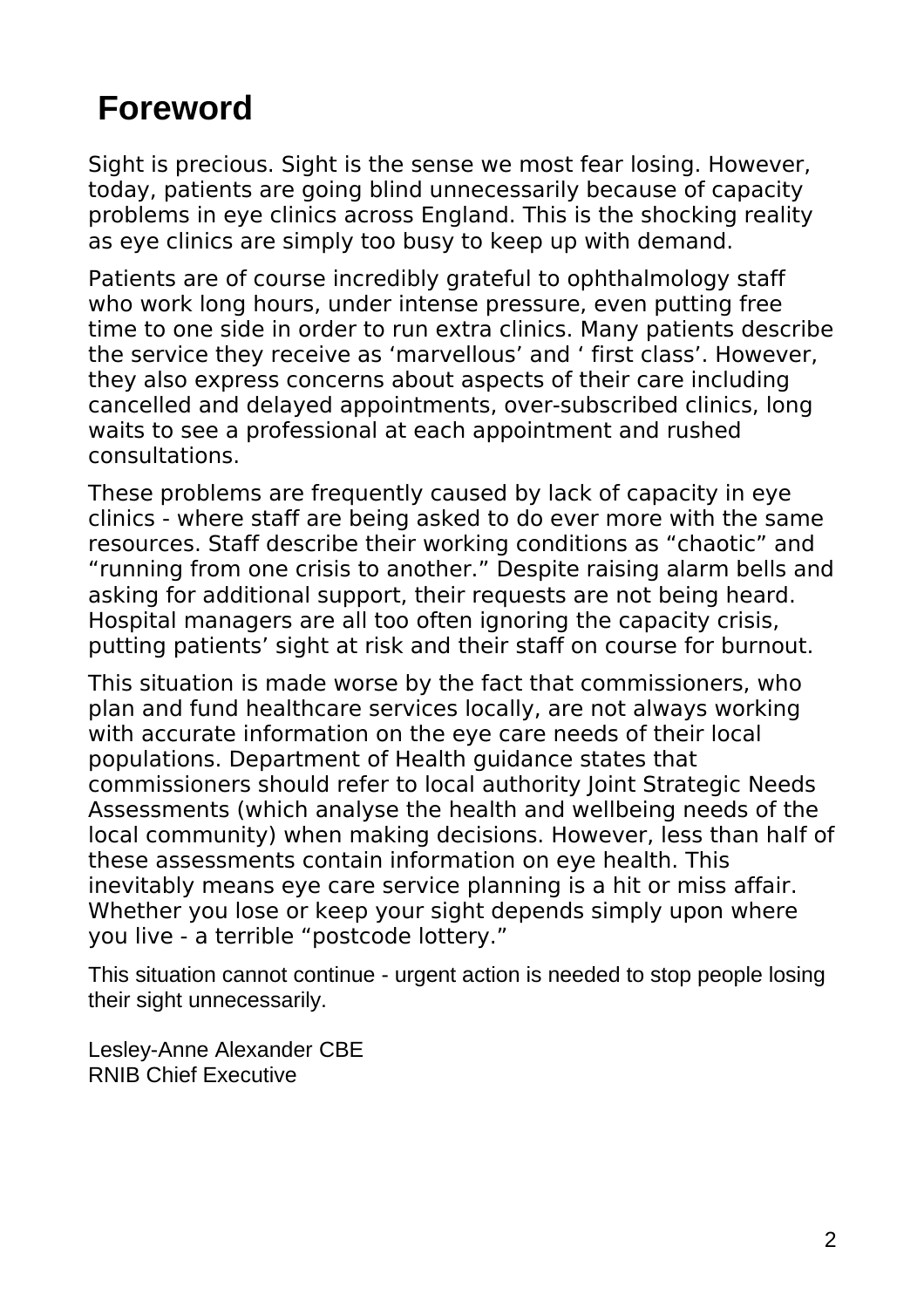# **Acknowledgements**

We would like to express our gratitude to the commissioners, staff from across the NHS and patients who gave their time to share their personal experiences and insights. My thanks also go to Fazilet Hadi, Steve Winyard, Tara Melton, Victoria Armitage and Rachel Harby at RNIB for their input.

Clara Eaglen, Policy and Campaigns Manager, RNIB

# **About RNIB**

Royal National Institute of Blind People (RNIB) is the leading charity in the UK offering information, support and advice to almost two million people with sight loss.

We are a membership organisation with over 10,000 members who are blind, partially sighted or the friends and family of people with sight loss.

Our three main priorities are set out by our five year strategy (2009-2014):

- stopping people losing their sight unnecessarily
- supporting independent living
- creating an inclusive society.

As a campaigning organisation, we fight for the rights of blind and partially sighted people across the UK and push for better access to diagnosis and treatment to prevent avoidable sight loss.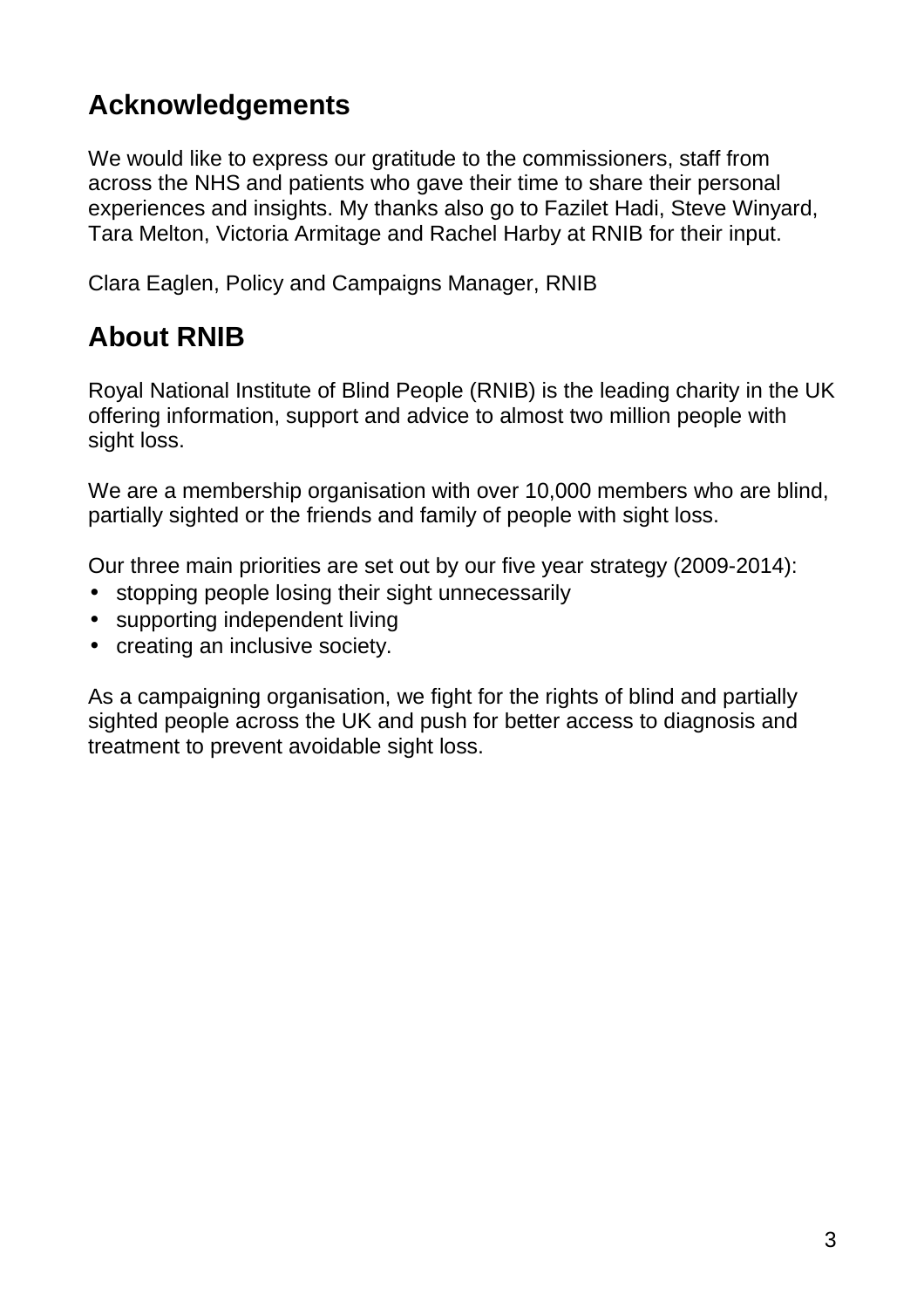# **Executive summary**

## **Introduction**

Losing sight can have an enormous emotional and financial toll. Some patients report feeling depressed, anxious and emotionally distraught.

Without sight, people are at risk of losing their employment and their ability to travel independently as well as having to rely on carers to undertake day to day tasks. They are also at higher risk of experiencing falls and accidents which require further NHS health and social care services.

Over the last decade, many new treatments have been developed, saving the sight of thousands of people who would previously have gone blind. This is an enormous and welcome step forward. However, despite these advances, a worrying development is now placing patients' sight at risk - a looming capacity crisis in ophthalmology.

Patients are incredibly grateful to the hard working staff in eye clinics but do have significant concerns about aspects of their care such cancelled and delayed appointments, long waits to see a professional at each appointment and rushed consultations. Patients we have spoken to realise that staff are doing everything they can to save their sight but are under considerable pressure. For example, we hear that:

**"The eye hospital clinics are total chaos! The appointment time bears no relationship to when you will be seen. I find it so hard to sit for hours not knowing what is happening. The staff are nice but totally overrun."**

**"I knew delays would lead to permanent damage that could never be reversed - I started to think I would never gain access to what I needed to save my sight before I lost it forever."**

**"When the specialist says he wants to see you in three months, you should see him in that timeframe, instead of having to wait for seven months during which time your condition has worsened."**

**"I attend the eye clinic every three months. I have laser, it's like a cattle market and I feel I am just another number."**

Anecdotal evidence suggests that lack of capacity in eye clinics is to blame for the delays to diagnosis and treatment, and that this could be putting the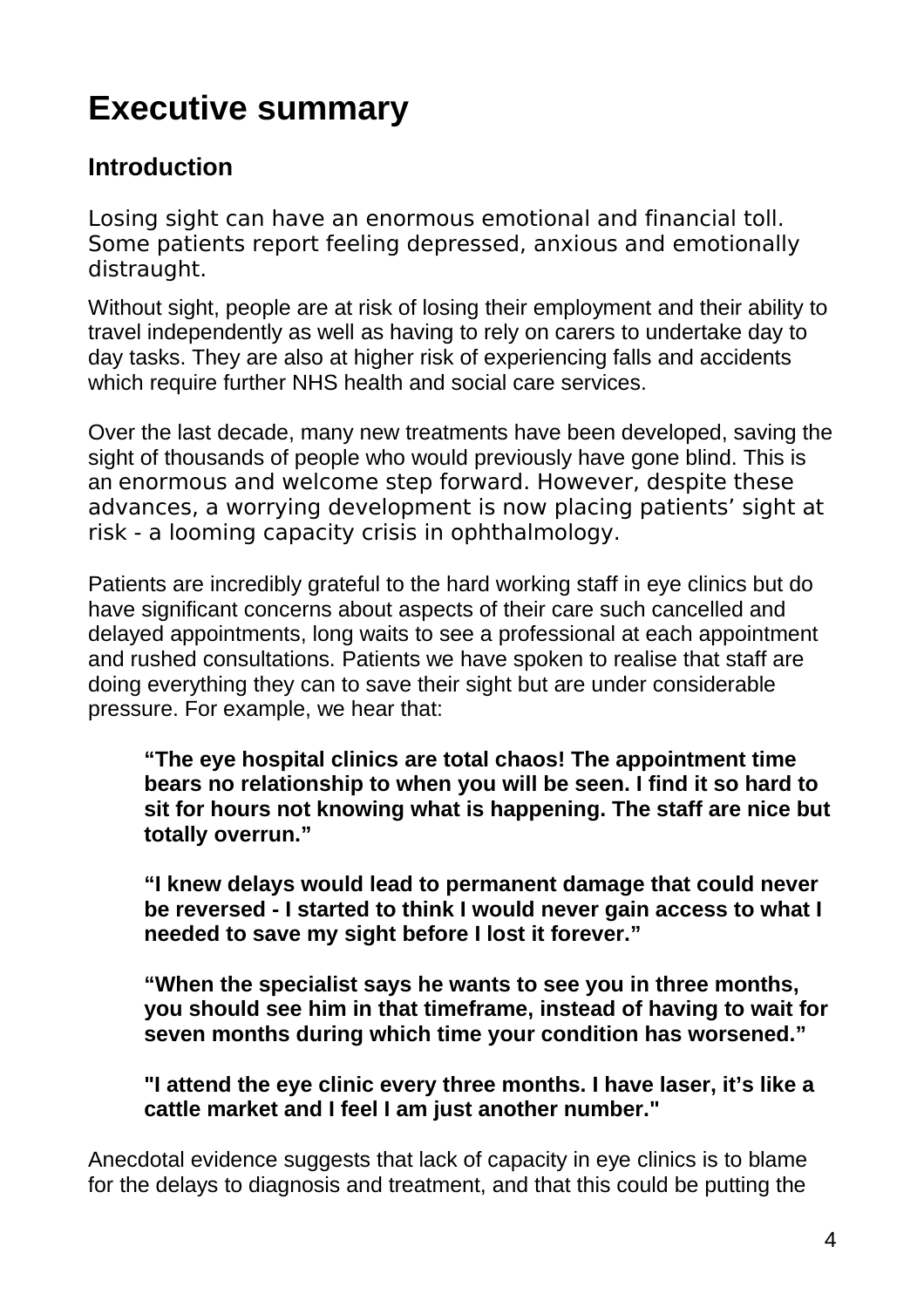sight of tens of thousands of people at risk. To investigate, we undertook research to examine ophthalmology staff views on capacity. Additional research was conducted to gather intelligence on the mechanisms used by local authorities and commissioners to assess, plan and deliver eye care services for local populations.

# **Methodology**

In summer 2013, RNIB carried out a survey of staff in eye clinics across England. We asked about current and future capacity, the impact of insufficient capacity on patient care and possible solutions. By September 2013, 172 responses were received from a range of eye health professionals including 91 ophthalmologists and 59 ophthalmic nurses.

As local authorities and clinical commissioning groups (CCGs) work together to assess the health needs of their local populations; RNIB decided to undertake additional research to supplement the findings of the staff survey and examine the commissioning process as a whole. To do this, online research was conducted to assess which local authority Joint Strategic Needs Assessments (JSNAs) include information and data on eye care and sight loss. JSNAs are important as CCGs must refer to them when making commissioning decisions.

Finally, a Freedom of Information request was sent to all CCGs across England seeking information on the evidence they use to commission eye care services.

# **Our findings show that:**

So what did our research reveal? Is capacity a major problem in ophthalmology and is it having a detrimental impact on patient care? The simple and unfortunate answer is yes. Our findings show that:

#### • **Patients are going blind due to sizeable capacity problems in ophthalmology clinics across England:**

37 per cent of respondents said that patients are "sometimes" losing their sight unnecessarily due to delayed treatment and monitoring caused by capacity problems. A further four per cent of respondents said this is happening "often". These statistics are shameful as nobody should lose sight from a treatable condition simply because their eye clinic is too busy to treat them in a clinically appropriate timescale.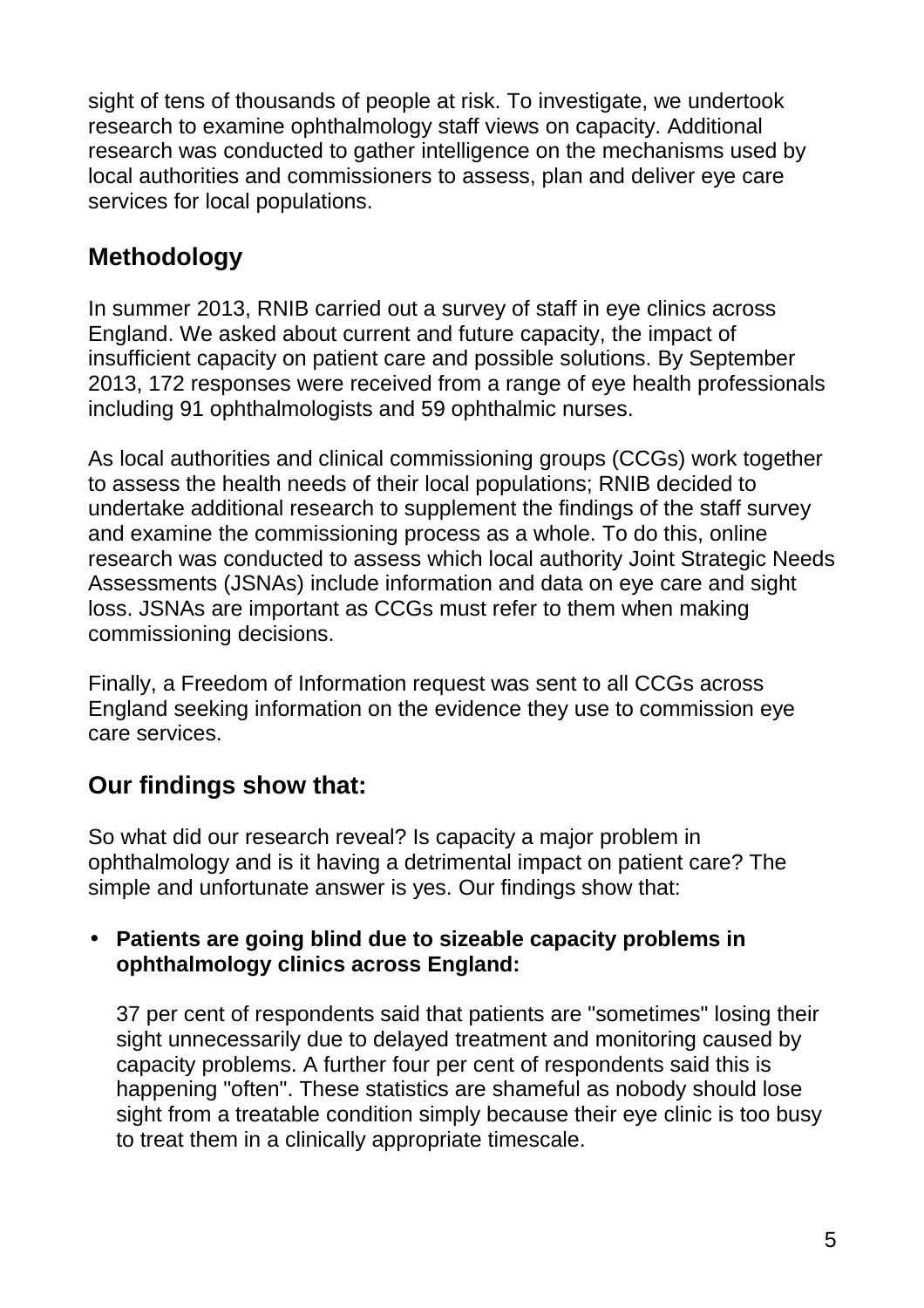In relation to these findings, Nicola Wainwright, a partner at leading clinical negligence law firm Leigh Day, told us: "As clinical negligence specialists, we have acted for clients whose long term vision has been permanently affected when, for example, their diagnosis, treatment or follow-up has been delayed. In such cases, lack of capacity in the eye clinic seems to have contributed to fundamental breaches of care, giving rise to claims in clinical negligence."

In addition to sight loss, lack of capacity gives rise to other negative implications for patient care and by far the biggest problem (according to 82 per cent of respondents) is rescheduled and cancelled appointments. Other issues include long waits to see a professional at each appointment, which can be two to three hours, and rushed appointments, leaving little time for the patient to discuss their eye condition and its treatment with their professional. This leads to misunderstandings and considerable amounts of stress for both the patient and professional. It also hampers the patient's ability to make an informed choice about their care.

#### • **The capacity crisis in ophthalmology is countrywide with clinics under extreme pressure to meet demand:**

Staff in all regions of England responded to the survey and over 80 per cent of respondents said their eye department has insufficient capacity to meet current demand. Over half said the problems are so significant that they have to undertake extra clinics in the evenings and at weekends to keep up with demand. Many departments report a huge backlog of patients and chronic understaffing. It is clear that eye clinics are in fire fighting mode and that the relentless schedule, resulting in long working hours, is putting staff at serious risk of burnout.

The situation gets worse when respondents were asked about capacity in the longer term, with 94 per cent reporting that future capacity will not meet rising demand.

Lack of capacity is of course a complex issue and many factors contribute to the problem. However, our research has uncovered four reasons which seem to be the main drivers:

#### **1. A significant increase in demand for services across a broader range of conditions:**

The majority of survey respondents agreed that the ageing population (87 per cent) and availability of new treatments (88 per cent) have led to a rapid increase in demand for services.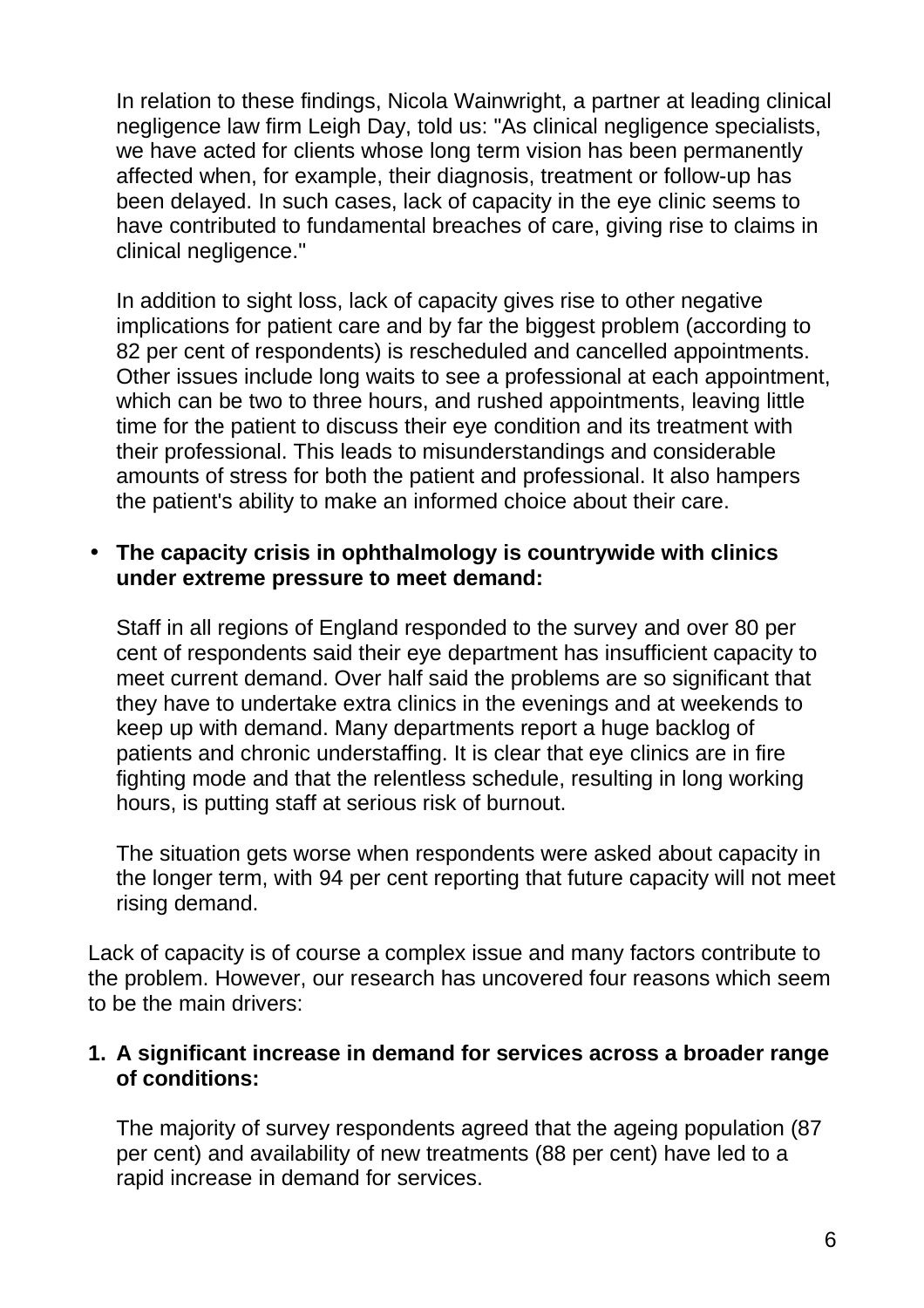A new type of treatment, known as anti-vascular endothelial growth factor (anti-VEGF), has resulted in greater numbers of patients needing regular monitoring and treatment. This development is a warmly welcomed and has saved the sight of many patients who would otherwise have gone blind. It has also placed sizable strain on eye departments. Staff report being "overwhelmed" by anti-VEGF clinic appointments and many (70 per cent of respondents) say this has impacted upon other eye care services, as managers re-direct funding and staff resources into these clinics. Some respondents warn that the focus on conditions that can be treated with anti-VEGFs mean that people with other chronic eye conditions are going blind while they wait for an appointment. This is despite the fact that potential numbers of patients were predicted well in advance.

Potential treatments for dry AMD – currently an untreatable disease – are also likely to be available within the next five to ten years. This will be a significant and hugely welcomed development but will place additional strain on eye clinics, with even greater numbers of patients needing regular monitoring and treatment. This is why it is so important to manage capacity sooner rather than waiting for the crisis to get worse.

#### **2. No clear strategy for coping with current and future demand:**

Just over half (52 per cent) of survey respondents said their department reviews current need to ensure service provision meets demand. This number drops to 44 per cent when asked if they also consider future need. In the case of departments that do not plan, respondents suggest that heavy workload prevents them having time to review resourcing needs.

When eye clinics do review demand and produce business cases seeking extra resources, their requests are often dismissed by hospital trust management, usually due to financial constraints. Survey respondents report that ophthalmology is only seen as a minor issue by Hospital Trust Boards and is rarely given the priority it deserves. Many respondents state that management only address problems when departments are at breaking point and that this often involves short term solutions such as recruiting expensive locums to alleviate immediate staff shortages.

#### **3. A lack of local planning of eye health and sight loss services:**

Although preventing unnecessary sight loss has been prioritised in the Government's Public Health Outcomes Framework, our research reveals a lack of eye health population planning in many areas of the country. Only 40 per cent of all Joint Strategic Needs Assessments (JSNAs) in England contain information on sight loss and eye health. Some regions are worse than others, for example, 93 per cent of JSNAs in the West Midlands and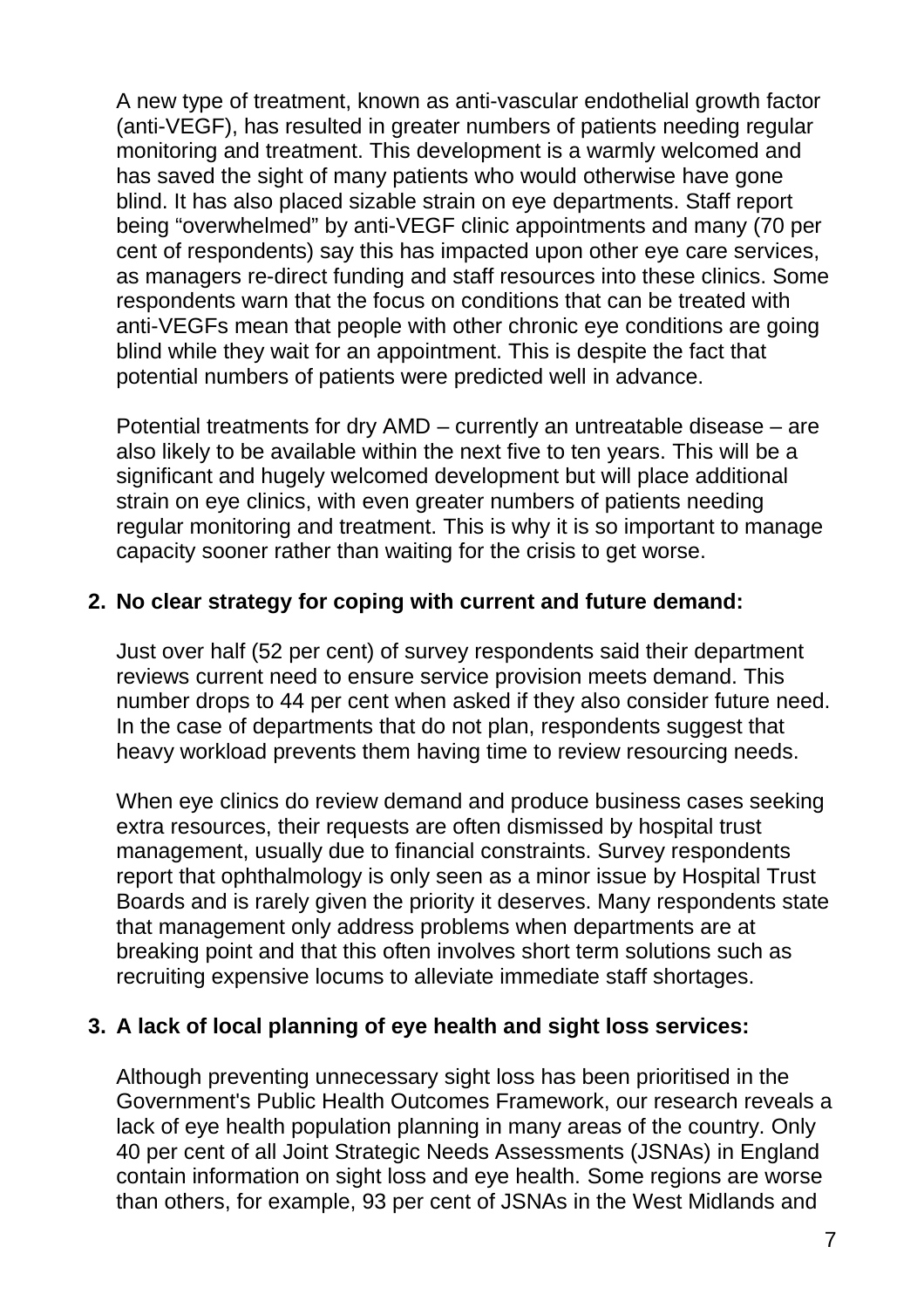82 per cent in the North West have little or no information on sight loss. This is problematic as local authorities have been asked to demonstrate improvements in public health outcomes against the issues listed within their JSNA.

#### **4. An inconsistent approach to commissioning eye care services:**

There is no consistent approach to commissioning eye care services across England. Department of Health guidance states that CCGs must refer to their local JSNAs and local authority public health advice when making decisions about commissioning services. However, our Freedom of Information (FOI) survey reveals that only 64 per cent actually do. In some cases, CCGs are using JSNAs that do not contain information on eye health and sight loss, which is the case with NHS Birmingham South and Central CCG and NHS Knowsley CCG.

Findings also show that CCGs are making commissioning decisions based on very different levels of evidence. Some, such as NHS South Devon and Torbay CCG, are to be applauded for undertaking in-depth, independent evaluations of the eye health needs of their local populations, while others rely solely on JSNAs and public health advice from their local authorities. Between these two extremes, CCGs are referring to an array of sources to facilitate their commissioning decisions and these differ both in quality and quantity. Such inconsistent use of evidence can only lead to a decision making postcode lottery and be detrimental to patient care.

Our findings also reveal that a quarter of commissioning groups have no lead for eye care. Poor dialogue between CCGs and ophthalmology specialists is reported to be hampering commissioners' ability to plan and deliver high quality eye care.

## **Recommendations**

These shocking results should act as a wake-up call to the Government, NHS England, commissioners and hospital trusts alike. Urgent action is clearly needed to prevent people losing their sight needlessly and ensure effective and efficient eye care services are in place to meet rising demand. To do this, RNIB calls for action against the following six recommendations:

#### 1. **NHS England must undertake an urgent inquiry into the quality of care in ophthalmology**

Recommendation for NHS England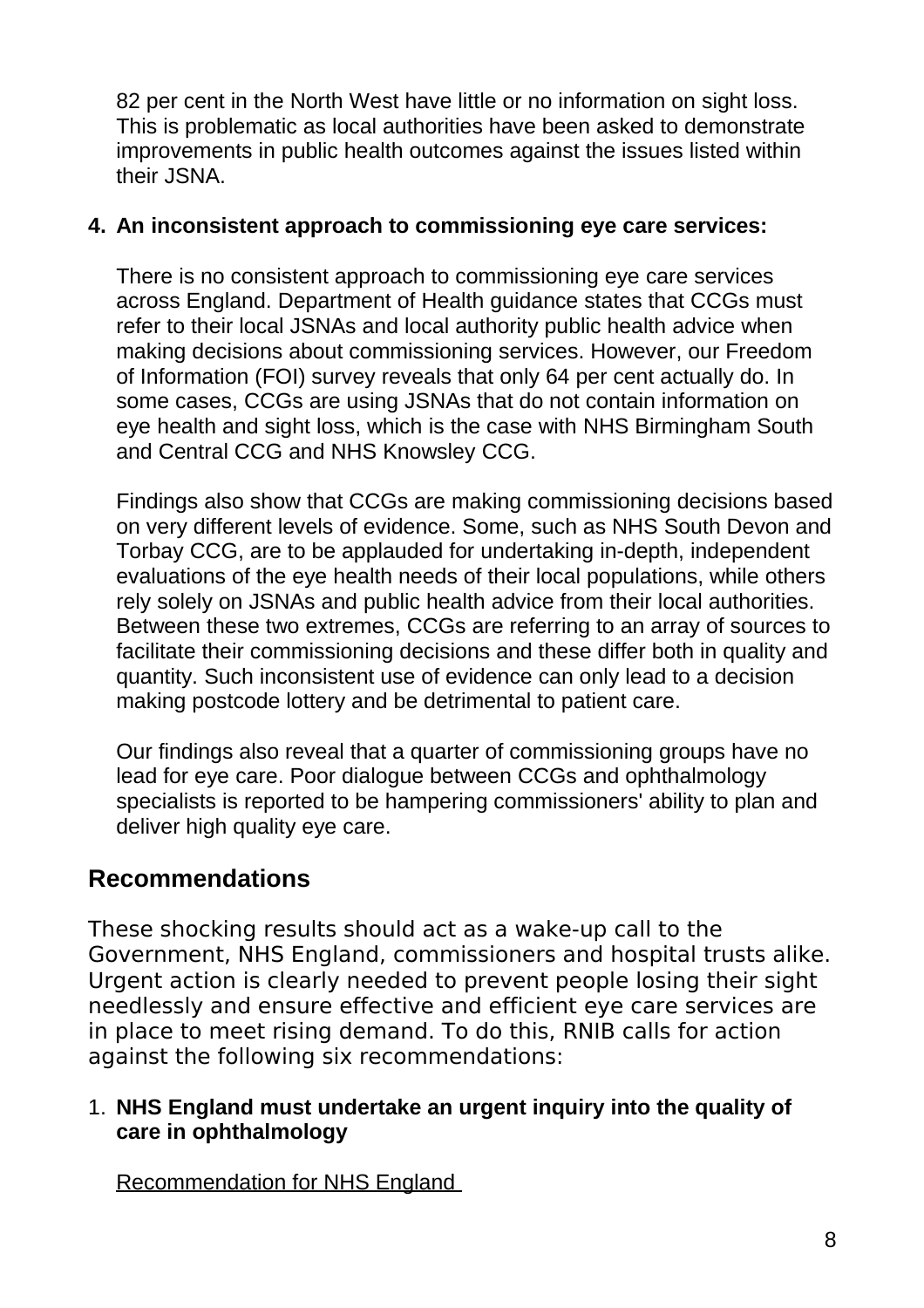RNIB calls on the Medical Director of NHS England to undertake an independent inquiry into the quality of patient care in ophthalmology. This must be done rapidly and produce viable recommendations that put an end to unnecessary sight loss.

It is profoundly wrong that people are going blind unnecessarily simply because ophthalmology clinics are unable to meet rising demand within existing budgets. There should not be a price on sight. Giving evidence to the Public Accounts Committee earlier this year, Sir Bruce Keogh acknowledged that commissioners ration cataract surgery without using the best available evidence. RNIB is now calling on Sir Bruce to go a step further and use the findings of this report as the basis of an independent investigation into the standards of care in ophthalmology. Patients deserve high quality care and NHS staff deserve access to sufficient resources in order to deliver those standards.

#### 2. **National leadership is put in place to address unacceptable variation in eye care provision**

#### Recommendation for Health Ministers and NHS England

NHS England must create a National Clinical Director (NCD) for eye care. This will ensure clinical leadership is at the heart of NHS decision making and ready to meet the challenges that lie ahead as the population ages and the prevalence of eye conditions increases.

Eye health was the most obvious gap in the list of 24 NCD appointments announced in December 2012, which covered almost all of the other major areas of NHS expenditure. Not only would an NCD be "inside the tent" arguing the case for greater prioritisation of eye health, they would also play a key role in co-ordinating services, delivering system re-design and making optimum use of scarce resources.

#### **3. Hospital managers and staff must work together to identify and address capacity problems in their eye clinics**

#### Recommendation for hospital managers and ophthalmology staff

Hospital trust managers and ophthalmology staff (at all levels) must urgently meet to discuss capacity issues in their eye clinic. Problems should be rapidly identified alongside the resourcing requirements needed to address any issues. These meetings must continue on a regular basis to keep the capacity situation under review. Suggested questions to assist with strategic planning can be found in appendix four of this report.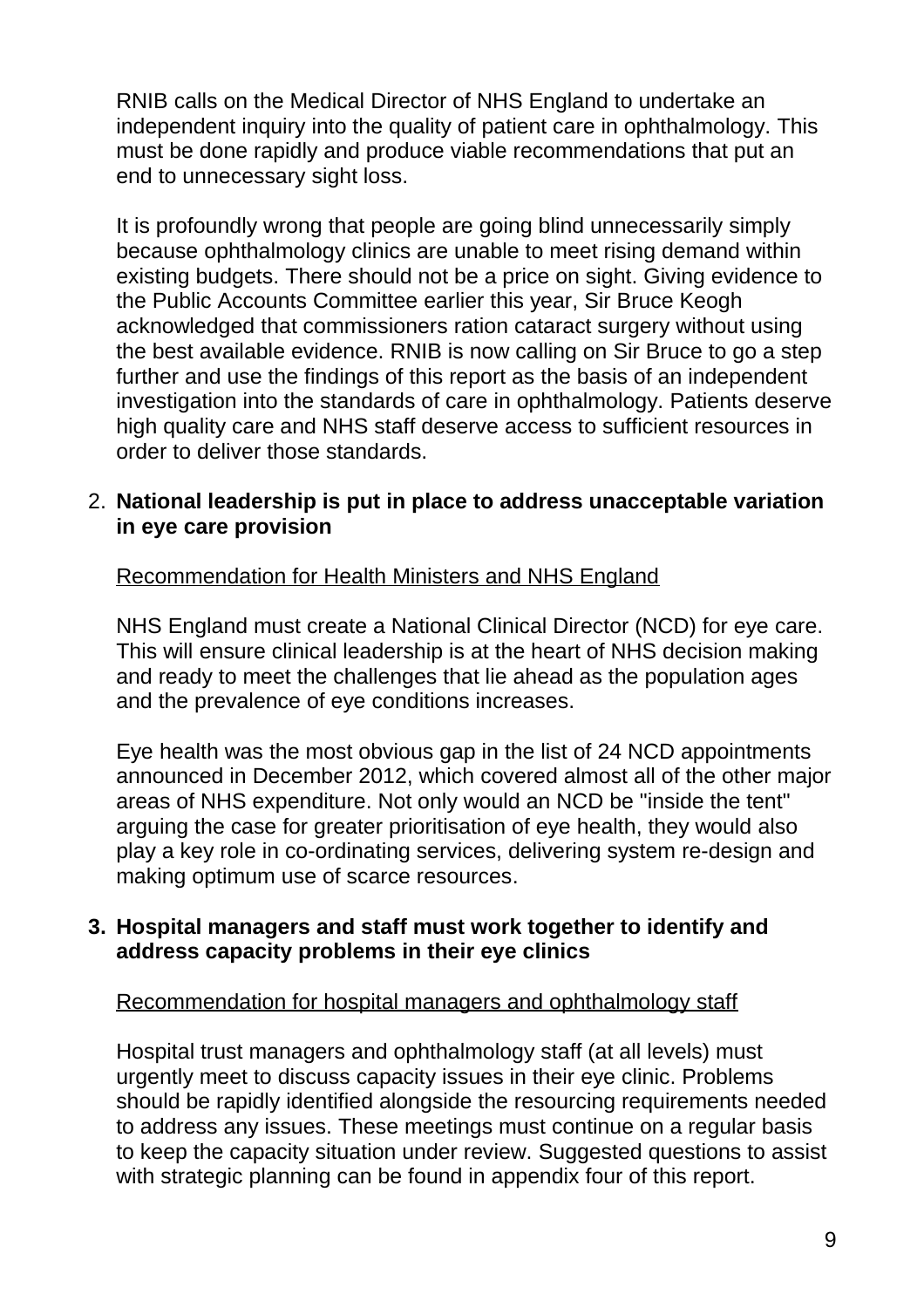#### 4. **CCGs must properly assess and adequately fund eye clinics so they can meet rising demand for services**

#### Recommendation for NHS England, CCGs and CCG Accountable Officers

CCGs should undertake an independent assessment of the eye care needs of their local population to supplement the public health advice they receive from local authorities and their JSNA. There are good practice examples of this from the UKVS project "Commissioning for Effectiveness and Efficiency" covering Torbay, Bedfordshire and Gateshead. Commissioners must work with hospital managers and ophthalmology staff to ensure they fully understand patients' needs and the resourcing requirements needed by ophthalmology departments.

Once need is established, it is vital that commissioners provide proper funding to eye clinics to ensure that no patient loses their sight unnecessarily. Introducing innovation and efficiencies into service provision may help ease the strain but will not solve the capacity problems unless coupled with extra investment. Appropriate levels of funding will enable ophthalmology departments to recruit sufficient staff with the right skill mix, purchase appropriate equipment, acquire new clinic space and, most importantly, offer diagnosis and treatment in clinically appropriate timeframes

NHS England should include a clause in the standard NHS contract requiring ophthalmology providers to use clinical management systems. This will make it easy to retrieve eye care data relating to patient outcomes and clinic activity, and help CCGs monitor and understand the service they are commissioning and the resource requirements needed to run effective and efficient ophthalmology services.

#### 5. **National Institute for Health and Care Excellence (NICE) must prioritise the production of its eye health clinical guidelines and Quality Standards**

#### Recommendation for the Government, NHS England and NICE

The Government, NHS England and NICE must bring forward the development of the clinical guideline and Quality Standards (QS) for cataract and age-related macular degeneration. RNIB understands that development of these, along with the refresh of the Glaucoma guideline and Quality Standard, will not commence before 2018. This is simply unacceptable as there is widespread variation in eye care services and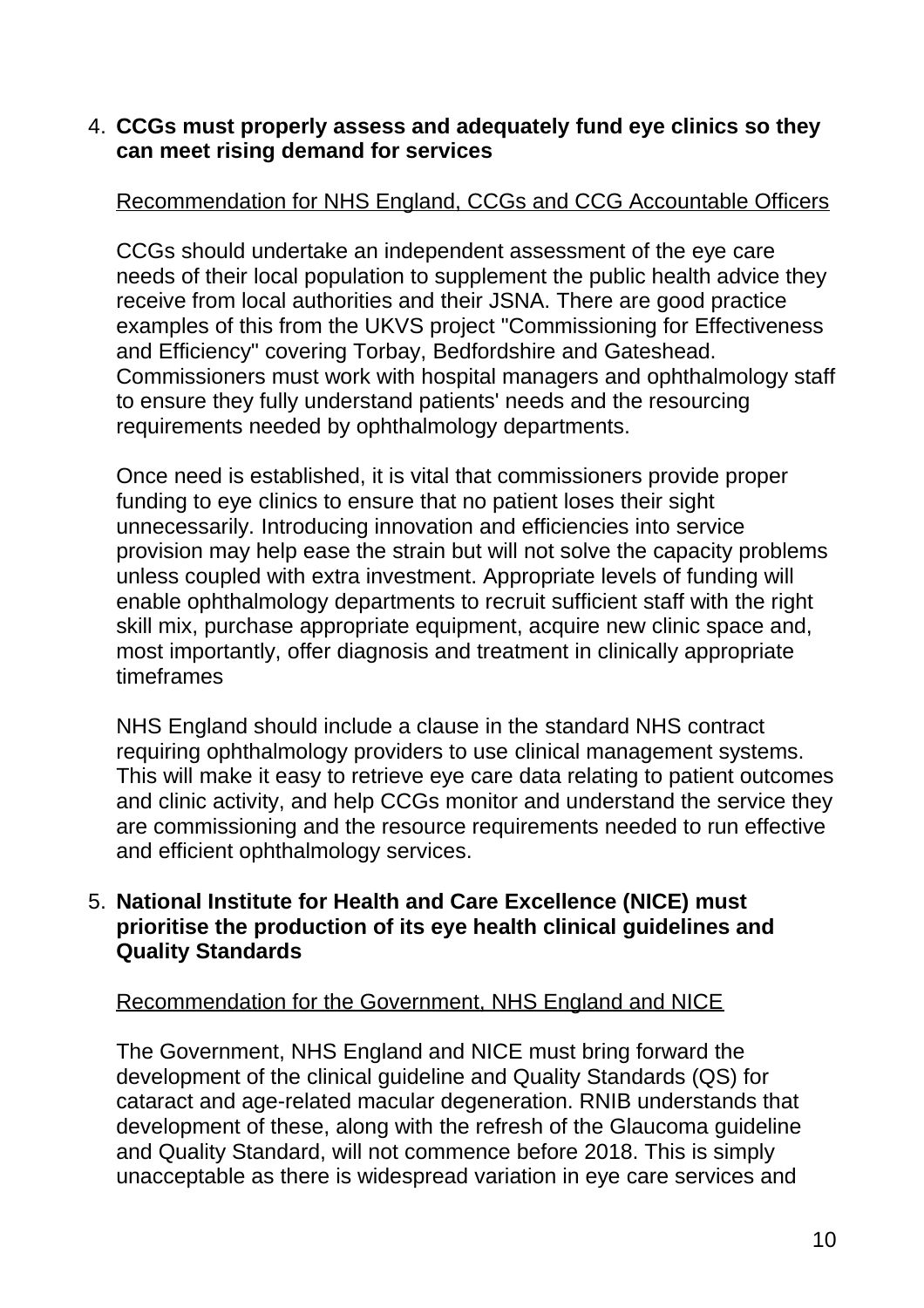major delays in accessing timely diagnosis and treatment. Five years is too long to wait for a problem that needs resolving now.

There is also a clear gap in the development of guidance and a Quality Standard for diabetic eye conditions. These conditions are the leading cause of blindness among the working age population and a standard on diabetic retinopathy/maculopathy must be added to the NICE library for development.

RNIB is working with the Royal College of Ophthalmologists on the production of cataract and glaucoma commissioning guidance (using a NICE accredited process); however, these will not replace official NICE guidance. NICE Quality Standards help commissioners plan and deliver high quality services and eradicate unacceptable variation. They also assist providers in monitoring service improvements and explain to patients what to expect so they can act if the system fails them.

#### **6. Eye Clinic Liaison Officers (ECLOs) must be an integral part of the patient pathway**

Recommendation for commissioners, hospital trust managers and providers

Survey respondents unanimously agree that capacity pressures mean patients have less time to spend with professionals at each appointment. Consultation times are constantly being whittled away by the pressure to see more patients in the same amount of time.

ECLOs provide an obvious solution to this problem, as they work closely with medical and nursing staff in the eye clinic and have the time to dedicate to patients following their consultation. They help patients understand their condition, its treatment and connect them to further practical and emotional support, helping to integrate health and social care services. Patients regularly tell RNIB that they do not want to be given leaflets as a substitute for high quality communication and face to face time with a professional. At present, 56 per cent of eye clinics in England do not have ECLO support in place, which is why RNIB calls for ECLOs to be made an integral part of the eye care patient pathway and ophthalmology team.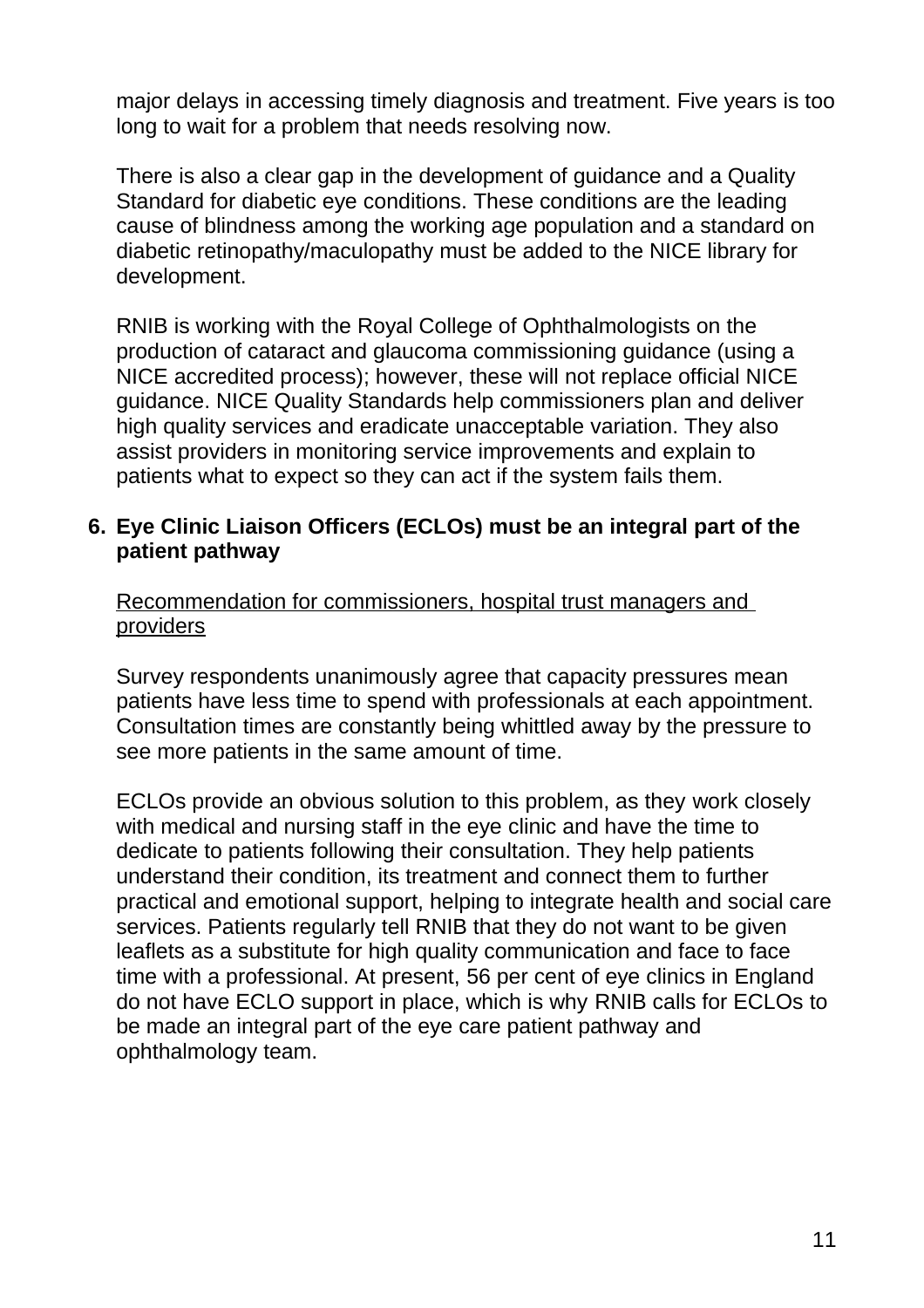### **In their own words ….**

#### **Mark Jonson, 42, East of England**

Mark lives in the East of England and was diagnosed with diabetic macular oedema (DMO) in late 2012. The condition resulted in his sight becoming blurry, making it hard to watch TV or read. As a diabetic, he needs to count the carbohydrates he eats and with DMO this was almost impossible.

Concerned for his sight and the effect losing it might have on his job and life, he was relieved to discover that a new sight saving treatment was available under his private medical cover. Mark started treatment in January 2013 but after three months his insurer refused to pay for further treatment as it had been approved for use on the NHS.

This good news meant that in July 2013, Mark had his first treatment as an NHS patient. However, the good news did not last long as the doctor said the treatment was no longer available because the hospital was not ready to provide it. Despite having a legal right to this treatment, Mark was still waiting for a follow-up appointment in October 2013.

During this time Mark's sight deteriorated to the point where he could no longer drive, which restricted the business meetings he could attend and began to affect his personal life - many of Mark's friends and family live far away so he has to travel to visit them. Commenting on this period, Mark said: "I felt very worried, if not terrified, as I really thought I was going to lose my sight. I am relatively young and have only just started my family. I got very depressed thinking of all the things I wouldn't be able to see - my daughter's first steps, my daughter walk down the aisle in her wedding dress, my grandchildren. I was aware of how many blind people struggle to find work and although I did not plan it, I had considered if my life insurance would be better for my family than the burden I felt I would become."

In October 2013, Mark wrote to the hospital and was told that lack of capacity in the eye clinic was to blame for the delay. The hospital said that the newly approved treatment "will result in a significant increase in activity for the hospital" and that "the eye clinic is very busy... the busiest clinic in the hospital." He was also told that "subject to final contractual issues, the treatment should be made available to DMO patients over the coming weeks" and that "patients will then be contacted to make appointments."

Mark finally contacted RNIB, who in turn sent a letter to the hospital trust pointing out its legal obligations to provide NHS patients with approved treatments. Mark has now been given further treatment, his vision has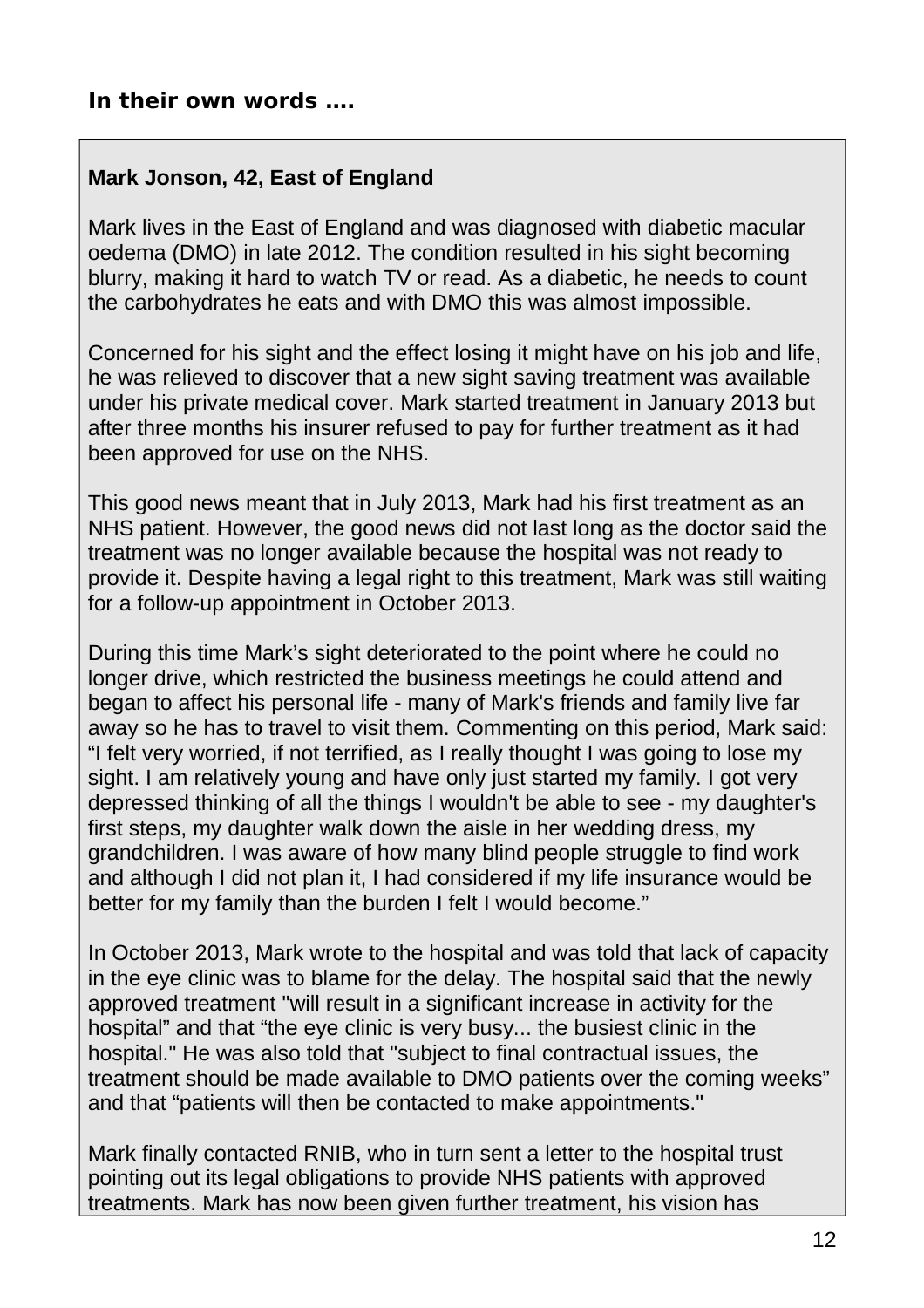## **Danielle Green, 45, Hull**

Danielle was diagnosed with diabetes at 13. She had always been aware of the need to be careful with her eyesight and has regularly experienced problems getting appointments for diabetic retinopathy check-ups (especially during her pregnancies despite pregnancy creating extra risks for diabetics). These delays and cancellations have left her frustrated and worried.

When attending hospital appointments, Danielle says she is regularly told that she must be seen within three months. However, letters offering appointments are often delayed, if they arrive at all. Danielle says that in the past she has had to wait a whole year to be seen despite being told by the doctor to return in several months.

Danielle notes: "I constantly have to chase for appointments and I know that other people, less confident people, might not be strong enough to do all the chasing." She adds that: "Every time my eye bleeds, I'm at risk of losing more of the remaining sight I have left. I have three children and when I lose more sight, this impacts on them as well as on me."

## **Ronald Norris, 80, London**

Ronald has been attending his local eye clinic for 35 years.

After being diagnosed with Glaucoma in 1997, Ronald was supposed to have regular appointments. However, they were often cancelled or postponed – sometimes he would not find out until he arrived at the hospital, which was very frustrating as it takes him a long time to get to each appointment. During the 35 years, Ronald has had cataracts removed from both eyes and a trabeculectomy (a surgical procedure used in the treatment of glaucoma to relieve pressure inside the eye).

In March 2013, he developed an eye infection and was referred to a large London hospital. There were problems transferring Ronald's medical notes and when it did happen he was sent a copy. He was very angry to see that the documents noted a 'failed' operation in his left eye. He had never been told there were problems and said that if he had realised this, he would have pushed for more treatment in his left eye and perhaps not ended up losing the sight in it. The sight loss has had a huge impact on Ronald's life and he has had to give up voluntary work, which he really enjoyed.